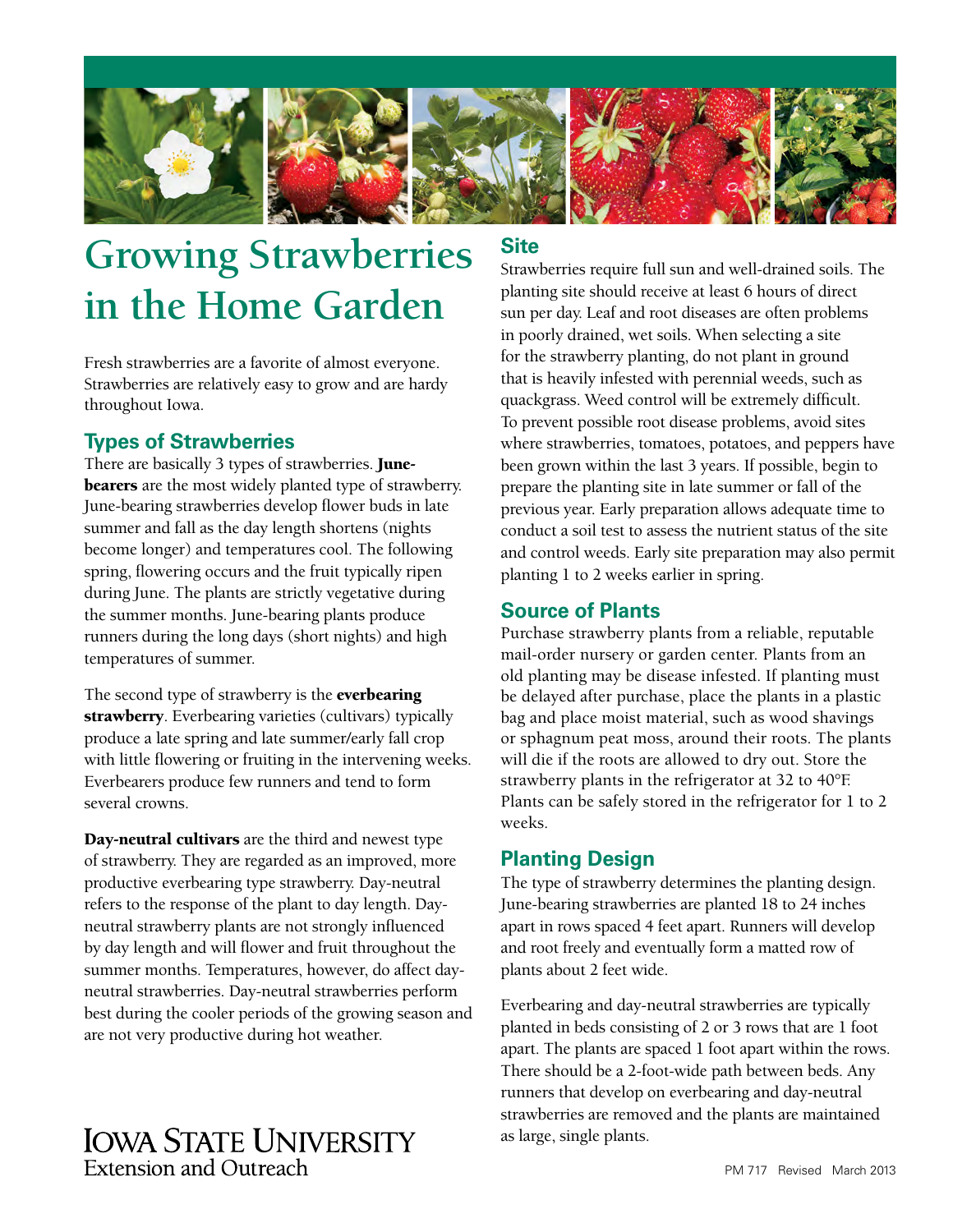#### **PLANTING DEPTH**



#### **Planting**

Early spring (late March and April) is the best time to plant strawberries. Apply and incorporate the recommended type and amount of fertilizer (based on soil test results) into the top 6 to 8 inches of soil prior to planting. If the fertility level of the soil is unknown, apply and incorporate 1 pound of 10-10-10 or a similar analysis fertilizer per 100 square feet.

Remove the strawberry plants from storage when ready to plant. Trim off the older leaves, place the roots in water for an hour, then plant immediately. Set each plant in the ground so the crown of the plant is even with the soil surface.

Immediately after planting, water the strawberry plants and apply a starter fertilizer solution to aid establishment. Use a water soluble fertilizer following label directions or dissolve 2 or 3 tablespoons of a complete, garden fertilizer, such as 5-10-5 or 10-10-10, in one gallon of water. Apply 1 to 2 cups to each plant.

#### **Blossom Removal**

All blossoms should be removed from June-bearing strawberry plants during the first growing season. If berries are allowed to develop, they will reduce plant growth, runner production, and next year's crop. Check plants once a week and remove the blossoms by pinching or cutting. Flowering should stop by early July.

Remove the flowers on everbearing and day-neutral strawberries for 6 weeks to allow for good plant establishment. Later flowers may be allowed to develop into fruit.

#### **Irrigation**

Strawberry plants need 1 inch of water per week for adequate growth. Water the strawberry planting once a week during dry weather.

#### **Weed Management**

Weed control is essential to ensure optimal plant growth and fruit production. Weeds compete with the strawberry plants for water, nutrients, and sunlight. Weeds also reduce air circulation and result in fruit and foliage staying wet for longer periods. Disease problems are more serious when plant tissue remains wet for long periods of time. Cultivation is the most practical control measure for home gardeners. Cultivate often, but shallow, to control weeds. Hand weeding may also be necessary.

#### **Insect and Disease Management**

Good cultural practices can reduce damage and losses caused by insects and diseases. The following practices should reduce pest problems in the strawberry planting.

- 1. Select a planting site with good soil drainage. Avoid poorly drained, wet areas. Wet, poorly drained soils favor the development of destructive root diseases. Gardeners with poorly drained soils should plant strawberries in raised beds.
- 2. Select a site where strawberries, tomatoes, peppers, and potatoes have not been grown within the last 3 years to minimize the risk of *Verticillium* wilt, red stele, and other diseases.
- 3. Plant only disease-free strawberry plants obtained from a reputable mail-order nursery or garden center. Plants from an old bed are often disease infested.
- 4. Avoid applying nitrogen-containing fertilizers to Junebearing strawberries in spring. Nitrogen fertilizers produce dense foliage that increases drying time in the planting and also results in softer berries that are more susceptible to fruit rots.
- 5. Control weeds in the strawberry planting. Weeds reduce air circulation. Poor air circulation increases drying time in the planting, resulting in greater disease problems.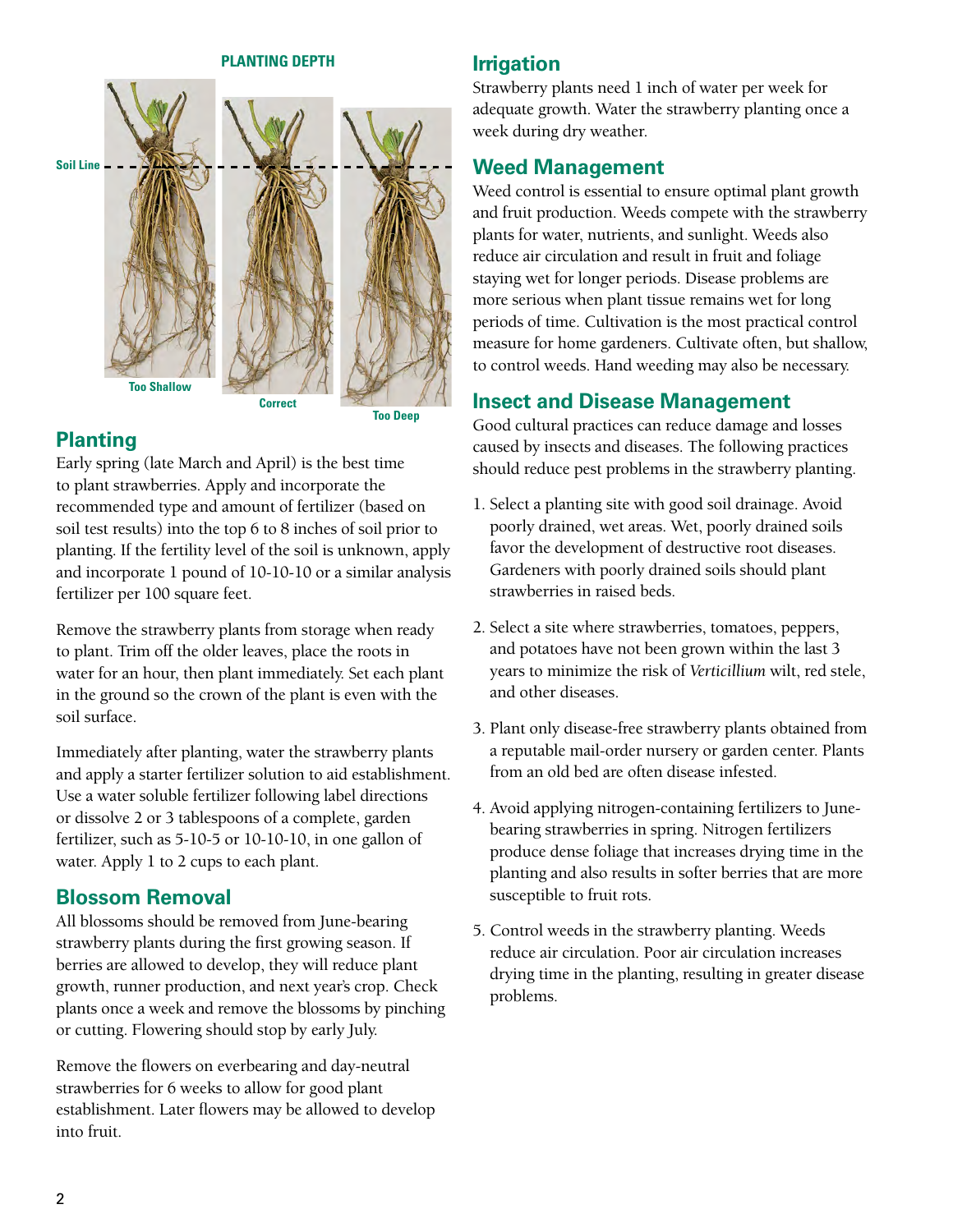- 6. Apply a layer of straw mulch between rows and around plants. The mulch prevents soil from splashing up onto the berries. The mulch also helps control fruit rots.
- 7. Renovate June-bearing strawberries immediately after the last harvest. Mow off the foliage with a rotary mower within 1 week of the last harvest. Rake and remove the plant debris to aid in disease control.
- 8. Pick berries as soon as they are ripe. Overripe fruit may attract insects to the garden and are more susceptible to fruit rots. Promptly pick damaged or rotting berries and remove them from the planting.



# **Winter Mulch**

Strawberries should be mulched in fall to prevent winter injury. Low temperatures and repeated freezing and thawing of the soil through the winter months are the main threats to strawberry plants. Temperatures below 20°F may kill flower buds and damage the roots and crowns of unmulched plants. Repeated freezing and thawing of the soil can heave plants out of the ground, severely damaging or destroying the plants.

Allow the strawberry plants to harden or acclimate to cool fall temperatures before mulching the bed. Applying mulch before the strawberry plants have properly hardened may make the plants more susceptible to winter injury. In northern Iowa, strawberry plantings are normally mulched in early November. Gardeners in central and southern Iowa should mulch their strawberries in mid-November and late November, respectively. Excellent mulching materials include clean, weed-free wheat, oat, or soybean straw. Chopped cornstalks are another possibility. Apply approximately 3 to 5 inches of material. After settling, the mulch layer should be 2 to 4 inches thick.

Leaves are not a good winter mulch for strawberries. Leaves can mat together in layers, trapping air and creating space for ice to form. The leaf, air, and ice layers do not provide adequate protection. A leaf mulch may actually damage plants due to excess moisture trapped under the material.

To reduce the chances of crop damage from a late frost or freeze, leave the mulch on as long as possible. Removing the mulch in March or early April may encourage the plants to bloom before the danger of frost is past. Temperatures of 32°F or lower may severely damage or destroy open flowers. Since the first flowers produce the largest berries, a late spring frost or freeze can drastically reduce yields.

To determine when to remove the mulch, periodically examine the strawberry plants in spring. Remove the mulch from the strawberry plants when approximately 25 percent of the plants are producing new growth. New growth will be white or yellow in color. (If possible, the winter mulch should remain on strawberries until mid-April in central Iowa. The average date of the last 32°F temperature in spring normally occurs in late April in central Iowa.) When removing the mulch, rake the material to the aisles between rows. If there is a threat of frost or freeze later in the season during bloom, lightly rake the mulch over the strawberry plants.

#### **Harvest**

Harvest strawberries when the fruit are uniformly red. Pick the berries with the cap and stem attached to retain firmness and quality. Pinch off the stem about 1 ⁄4 inch above the cap. Strawberries can be stored in the refrigerator at 32 to 40°F for 2 to 5 days. Surplus can be frozen.

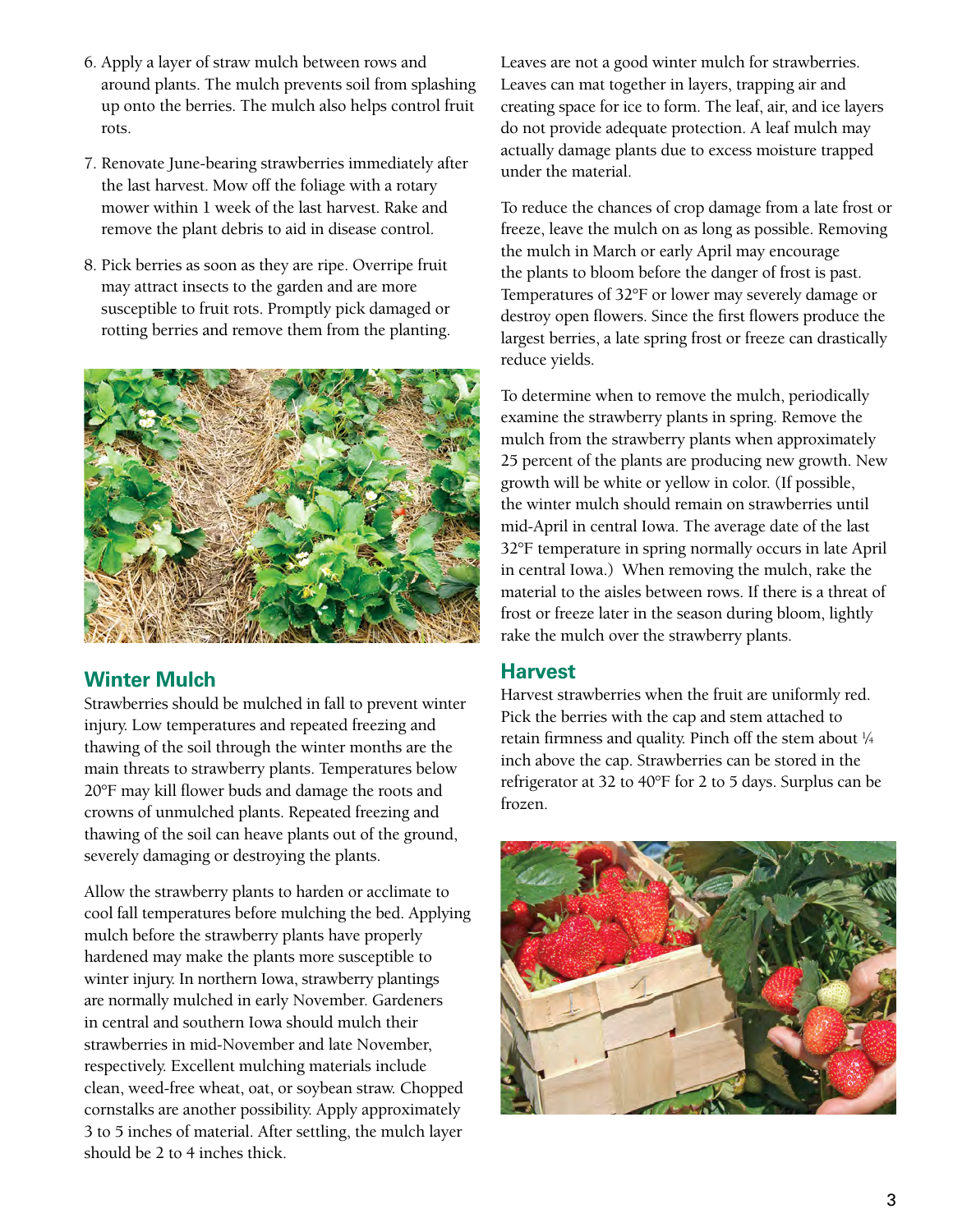# **Renovation of June-bearing Strawberries**

A June-bearing strawberry planting can be productive for several years if the bed is properly renovated. Junebearing strawberries should be renovated immediately after harvest. The renovation procedure includes leaf removal, creation of 8-inch-wide plant strips, and fertilization. After the initial renovation steps have been completed, irrigation and weed control are necessary throughout the rest of the growing season.

Start renovation by mowing off the leaves 1 inch above the crowns of the plants with a rotary mower within 1 week of the last harvest. (Do not mow the strawberry bed after this one week period as later mowing destroys new leaf growth.) To aid in disease control, rake and remove the plant debris.

June-bearing strawberries grown in 2-foot-wide matted rows should be narrowed to 8-inch-wide strips with a rototiller or hoe. When selecting the part of the row to keep, try to save the younger plants and remove the older plants. Narrow the strawberry rows with a rototiller or hoe even if unable to mow off the strawberry foliage within 1 week of the last harvest. Narrowing of strawberry rows can be done up to mid-July. If the strawberry planting has been allowed to become a solid mat, renovate the bed by creating 8-inch-wide plant strips. Space the 8-inch-wide plant strips about 3 feet apart.

Fertilization is the next step in renovation. Apply approximately 5 pounds of 10-10-10 or a similar analysis fertilizer per 100 feet of row to encourage plant growth and development.

Water the strawberry plants during hot, dry weather. Strawberries require 1 inch of water per week for adequate growth. Irrigate the planting during hot, dry weather to ensure optimal production next season as June-bearing strawberries develop flower buds in late summer and early fall.

Some June-bearing strawberry cultivars are extremely vigorous, producing runners beyond the 2-foot matted row. These runners should be placed back within the 2-foot row or removed to prevent the planting from becoming a solid mat of plants.



Well-maintained June-bearing strawberry plantings that are renovated annually may remain productive for 4 or 5 years. Poorly managed beds may be productive only 1 or 2 years.

#### **Fertilization**

Established plantings of June-bearing strawberries should not be fertilized in spring. Spring fertilization stimulates foliar growth, increases disease problems, and produces softer fruit. Lush, vegetative growth may make picking difficult. Also, soft fruit are more likely to be attacked by fruit rots. As a result, a spring fertilizer application may reduce the fruit yield. Fertilizer should be applied to June-bearing strawberries during the renovation process immediately after the last harvest of the season.

Everbearing and day-neutral strawberries can be fertilized in early spring and again in early August. Apply 5 pounds of 10-10-10 or a similar analysis fertilizer per 100 feet of row.

#### **Culture of Everbearing and Day-Neutral Strawberries**

Everbearing and day-neutral strawberries should not be renovated like June-bearers. All runners, however, should be removed. Matted rows of everbearing and day-neutral strawberries are not as productive as single plants.

Day-neutral strawberries perform best during the cooler periods of the growing season. Few flowers and fruit will be produced during hot, summer weather. Fruit production can be encouraged by cooling the day-neutral